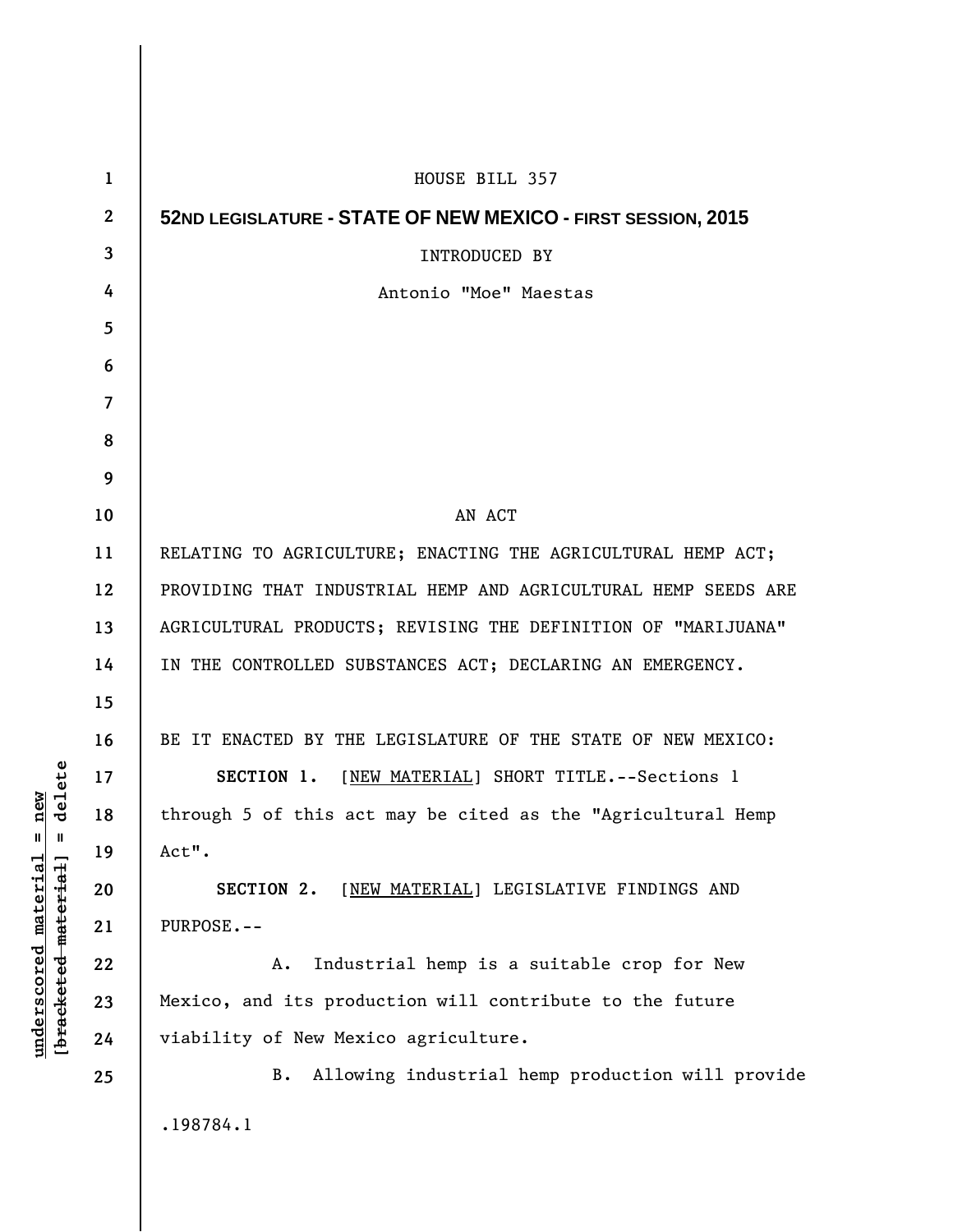farmers an opportunity to sell their products to a marketplace that pays them a reasonable rate of return for their labor and capital investments. Farmers in Canada report a rate of return of eight hundred dollars (\$800) per acre for the crop.

C. The infrastructure needed to process industrial hemp will result in increased business opportunities and new jobs in communities.

**8 9 10**  D. As a food crop, agricultural hemp seeds and oil produced from the seeds have high nutritional value, including healthy fats and protein.

E. As a fiber crop, industrial hemp can be used in the manufacture of products such as clothing, building supplies and animal bedding.

F. As a fuel crop, agricultural hemp seeds can be processed into biodiesel, and stalks can be pelletized or flaked for burning or processed for cellulosic ethanol. Industrial hemp also expands opportunities for on-farm renewable energy production.

G. The production of industrial hemp can play a useful agronomic role in farm land management as part of a crop rotation system.

H. In addition to being an efficient photosynthesizer for converting the greenhouse gases carbon dioxide and carbon monoxide to oxygen, industrial hemp is fastgrowing and drought-tolerant, making it suitable for the arid .198784.1

 $- 2 -$ 

**1** 

**2** 

**3** 

**4** 

**5** 

**6** 

**7** 

**11** 

**12** 

**13** 

**14** 

**15** 

**16** 

**17** 

**18** 

**19** 

**20** 

**21** 

**22** 

**23** 

**24**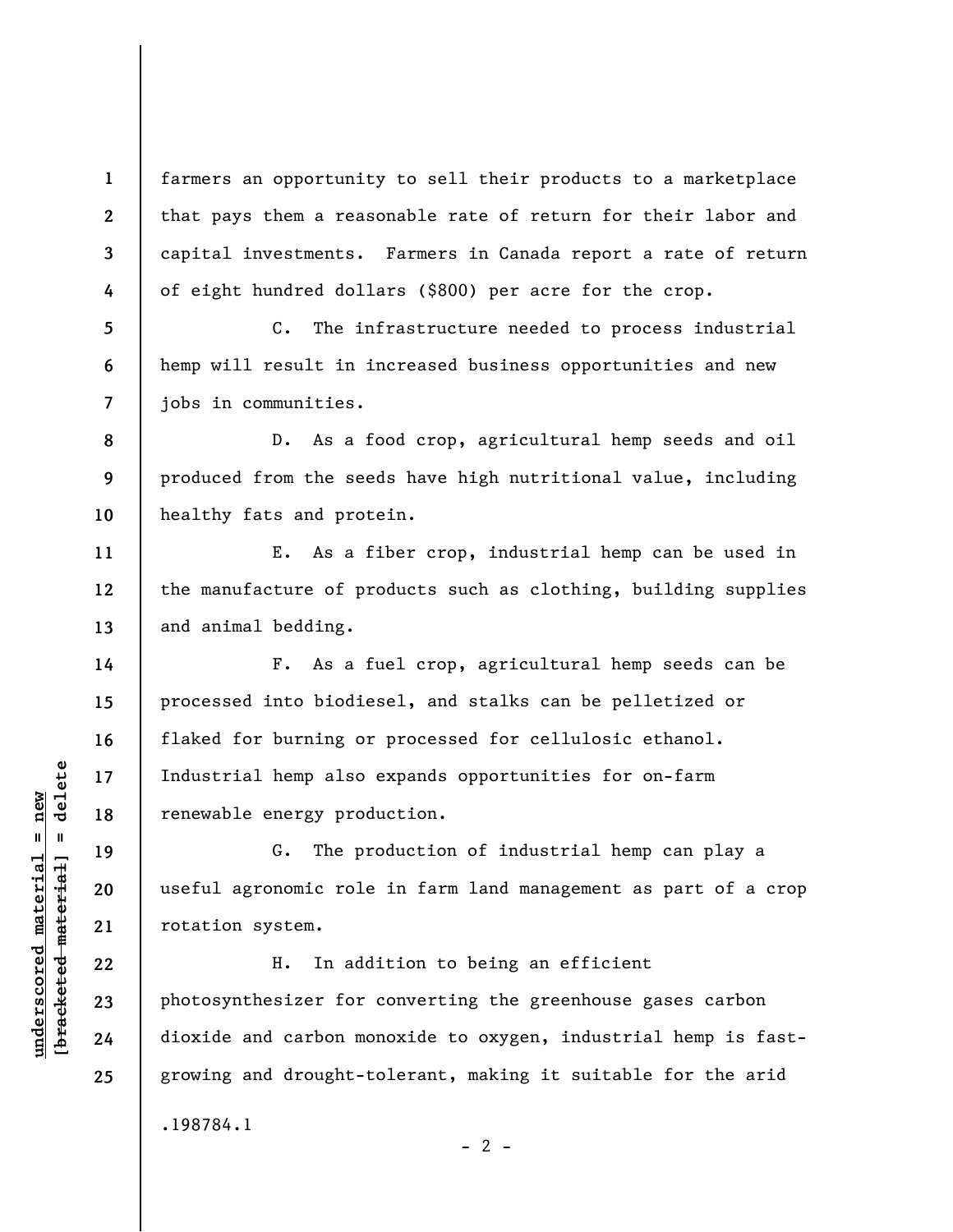**1**  southwest.

**7** 

**9** 

**12** 

**13** 

**14** 

**15** 

**16** 

**17** 

**18** 

**19** 

**20** 

**21** 

**22** 

**23** 

**24** 

**25** 

**2 3 4 5 6**  I. The purpose of the Agricultural Hemp Act is to establish policy regarding the growing of industrial hemp in New Mexico so that farmers and other businesses in the New Mexico agricultural industry can take advantage of this market opportunity.

**8**  J. Notwithstanding any other provision of law to the contrary, a person in this state may grow industrial hemp of unlimited acreage.

**10 11 SECTION 3.** [NEW MATERIAL] DEFINITIONS.--As used in the Agricultural Hemp Act:

A. "agricultural hemp seed" means seed of the industrial hemp plant that meets any labeling, quality and other standards established by the department and that is intended for sale or is sold to or purchased by growers for planting;

B. "department" means the New Mexico department of agriculture;

C. "grower" means a person who grows industrial hemp; and

D. "industrial hemp" means all non-seed parts of any plant of the genus Cannabis that produces not more than three-tenths of one percent of delta-9- tetrahydrocannabinol per weighted unit of flowering tops and leaves and has a delta-9-tetrahydrocannabinol concentration of not more than one .198784.1

 $-3 -$ 

 $b$ racketed material] = delete **[bracketed material] = delete**  $underscored material = new$ **underscored material = new**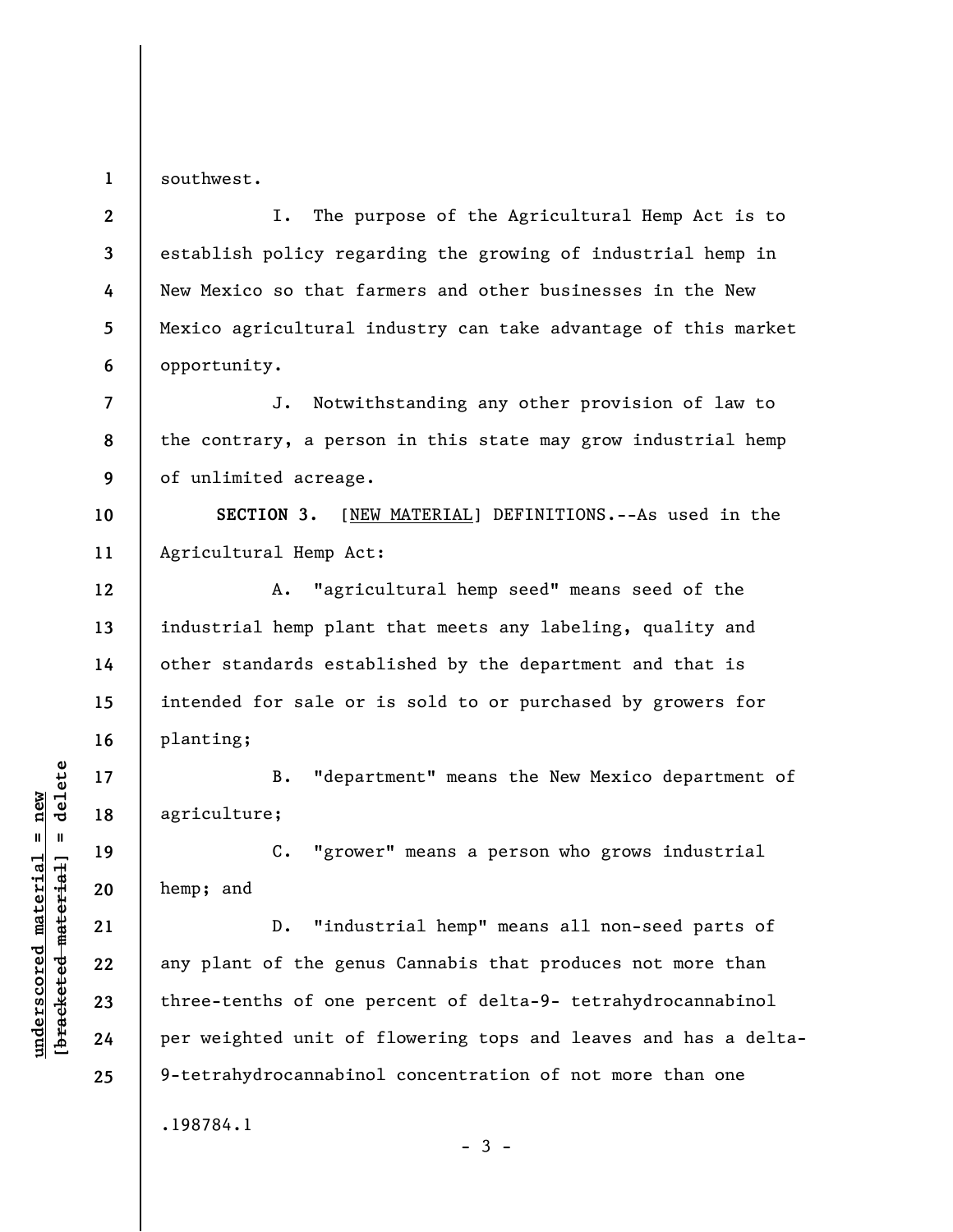**1**  percent on a dry weight basis.

**2 3 4 5 6 7 8 9 10 11 12 13 14 15 16 17 18 19 20 21 22 23 24 25 SECTION 4.** [NEW MATERIAL] INDUSTRIAL HEMP PRODUCTION, POSSESSION AND COMMERCE.--Industrial hemp production and possession and commerce in industrial hemp commodities and products are authorized in New Mexico. Industrial hemp and agricultural hemp seed are deemed to be agricultural products that are subject to regulation by the department. **SECTION 5.** [NEW MATERIAL] GROWERS--DUTIES.--A grower shall: A. comply with any applicable laws governing agricultural operations and applicable rules promulgated by the department; and B. maintain records showing the origin of the agricultural hemp seed purchased and planted. **SECTION 6.** Section 30-31-2 NMSA 1978 (being Laws 1972, Chapter 84, Section 2, as amended) is amended to read: "30-31-2. DEFINITIONS.--As used in the Controlled Substances Act: A. "administer" means the direct application of a controlled substance by any means to the body of a patient or research subject by a practitioner or the practitioner's agent; B. "agent" includes an authorized person who acts on behalf of a manufacturer, distributor or dispenser. It does not include a common or contract carrier, public warehouseperson or employee of the carrier or warehouseperson; .198784.1

 $b$ racketed material] = delete **[bracketed material] = delete**  $underscored material = new$ **underscored material = new**

- 4 -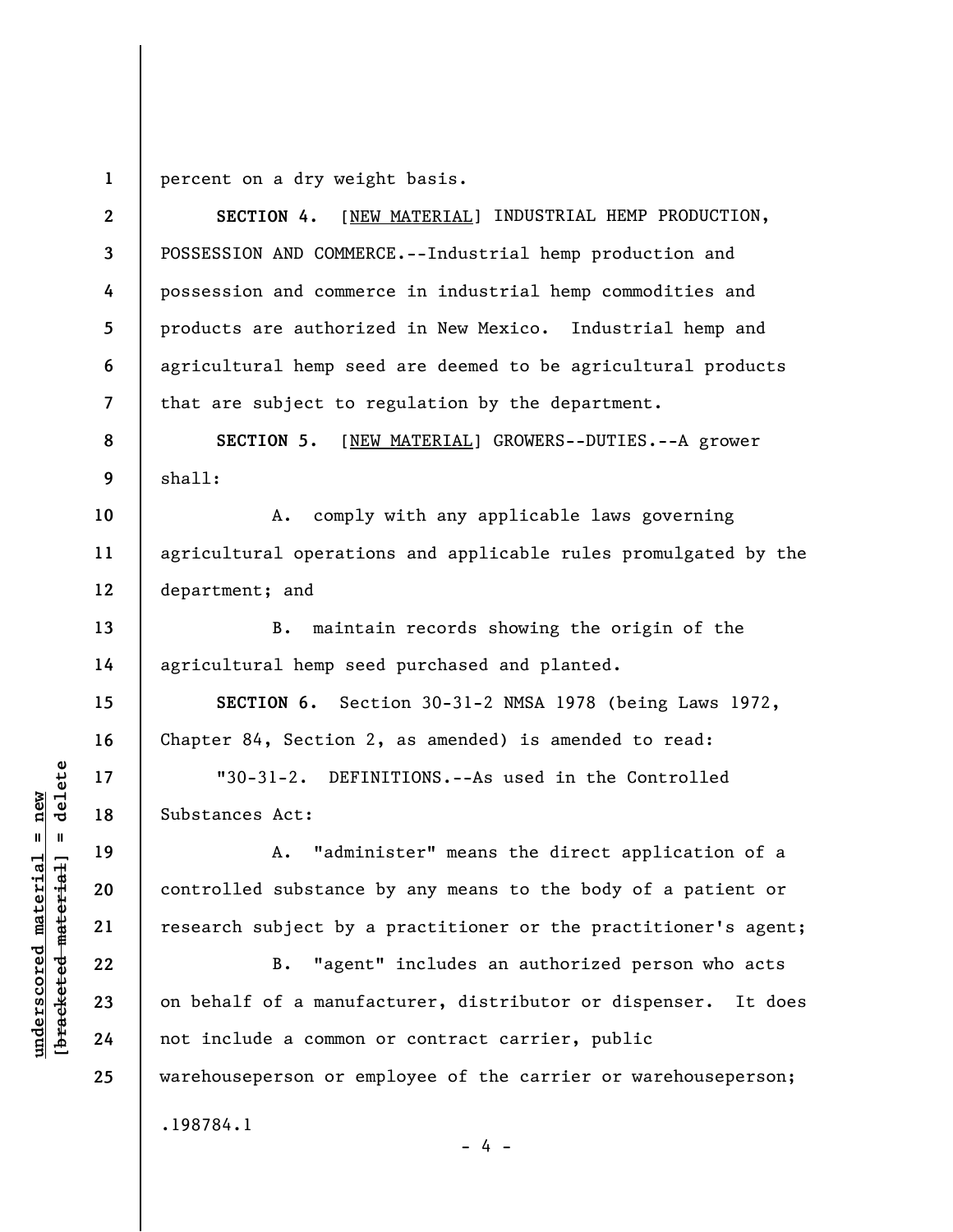C. "board" means the board of pharmacy;

**2 3 4**  D. "bureau" means the narcotic and dangerous drug section of the criminal division of the United States department of justice, or its successor agency;

E. "controlled substance" means a drug or substance listed in Schedules I through V of the Controlled Substances Act or rules adopted thereto;

F. "counterfeit substance" means a controlled substance that bears the unauthorized trademark, trade name, imprint, number, device or other identifying mark or likeness of a manufacturer, distributor or dispenser other than the person who in fact manufactured, distributed or dispensed the controlled substance;

G. "deliver" means the actual, constructive or attempted transfer from one person to another of a controlled substance or controlled substance analog, whether or not there is an agency relationship;

H. "dispense" means to deliver a controlled substance to an ultimate user or research subject pursuant to the lawful order of a practitioner, including the administering, prescribing, packaging, labeling or compounding necessary to prepare the controlled substance for that delivery;

I. "dispenser" means a practitioner who dispenses and includes hospitals, pharmacies and clinics where controlled .198784.1  $- 5 -$ 

 $\frac{1}{2}$  intereted material = delete **[bracketed material] = delete**  $underscored material = new$ **underscored material = new**

**1** 

**5** 

**6** 

**7** 

**8** 

**9** 

**10** 

**11** 

**12** 

**13** 

**14** 

**15** 

**16** 

**17** 

**18** 

**19** 

**20** 

**21** 

**22** 

**23** 

**24**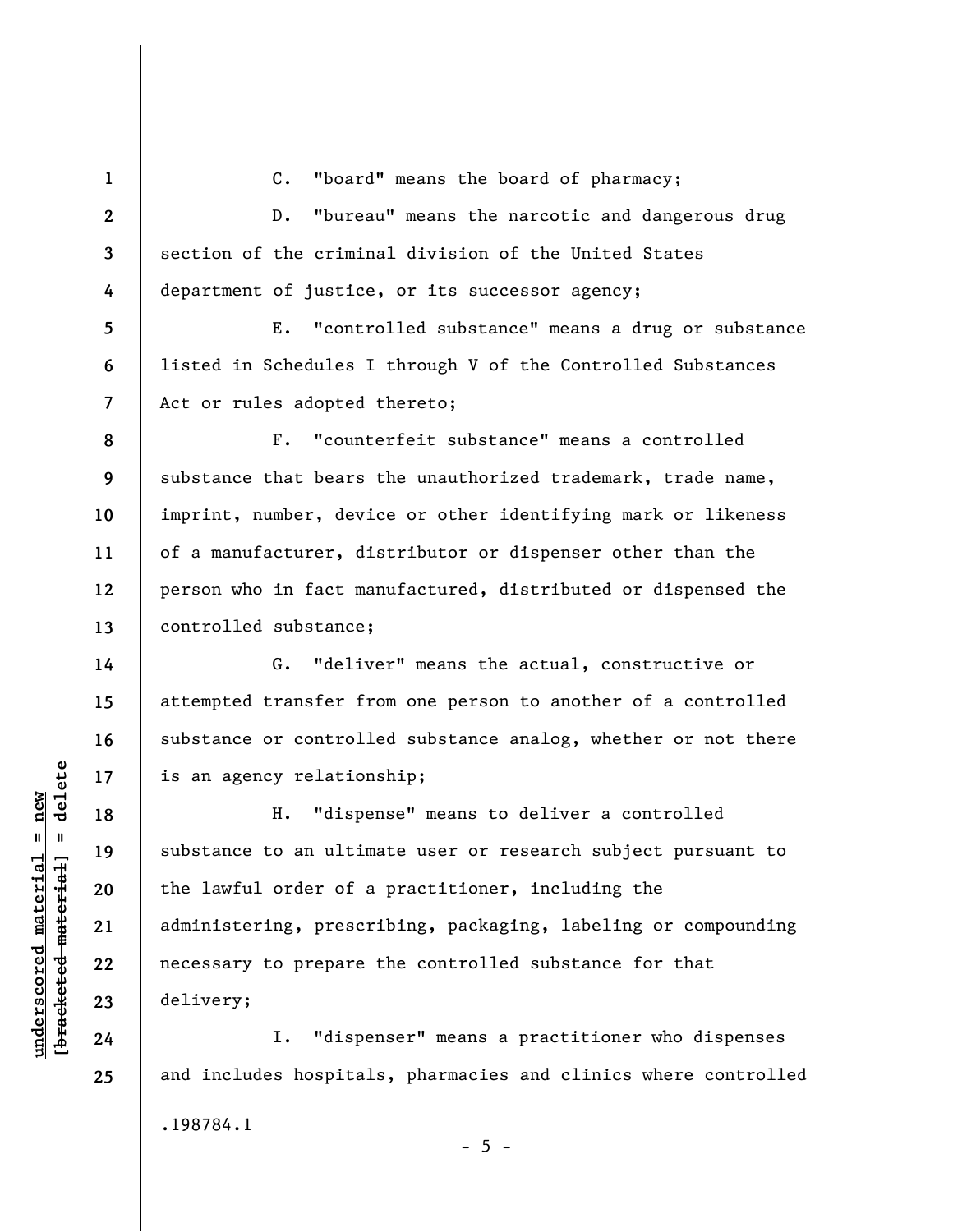**1**  substances are dispensed;

**2 3 4**  J. "distribute" means to deliver other than by administering or dispensing a controlled substance or controlled substance analog;

**5 6 7 8 9 10**  K. "drug" or "substance" means substances recognized as drugs in the official United States pharmacopoeia, official homeopathic pharmacopoeia of the United States or official national formulary or any respective supplement to those publications. It does not include devices or their components, parts or accessories;

L. "hashish" means the resin extracted from any part of marijuana, whether growing or not, and every compound, manufacture, salt, derivative, mixture or preparation of such resins;

M. "manufacture" means the production, preparation, compounding, conversion or processing of a controlled substance or controlled substance analog by extraction from substances of natural origin or independently by means of chemical synthesis or by a combination of extraction and chemical synthesis and includes any packaging or repackaging of the substance or labeling or relabeling of its container, except that this term does not include the preparation or compounding of a controlled substance:

(1) by a practitioner as an incident to administering or dispensing a controlled substance in the .198784.1  $- 6 -$ 

 $\frac{1}{2}$  intereted material = delete **[bracketed material] = delete**  $underscored material = new$ **underscored material = new**

**11** 

**12** 

**13** 

**14** 

**15** 

**16** 

**17** 

**18** 

**19** 

**20** 

**21** 

**22** 

**23** 

**24**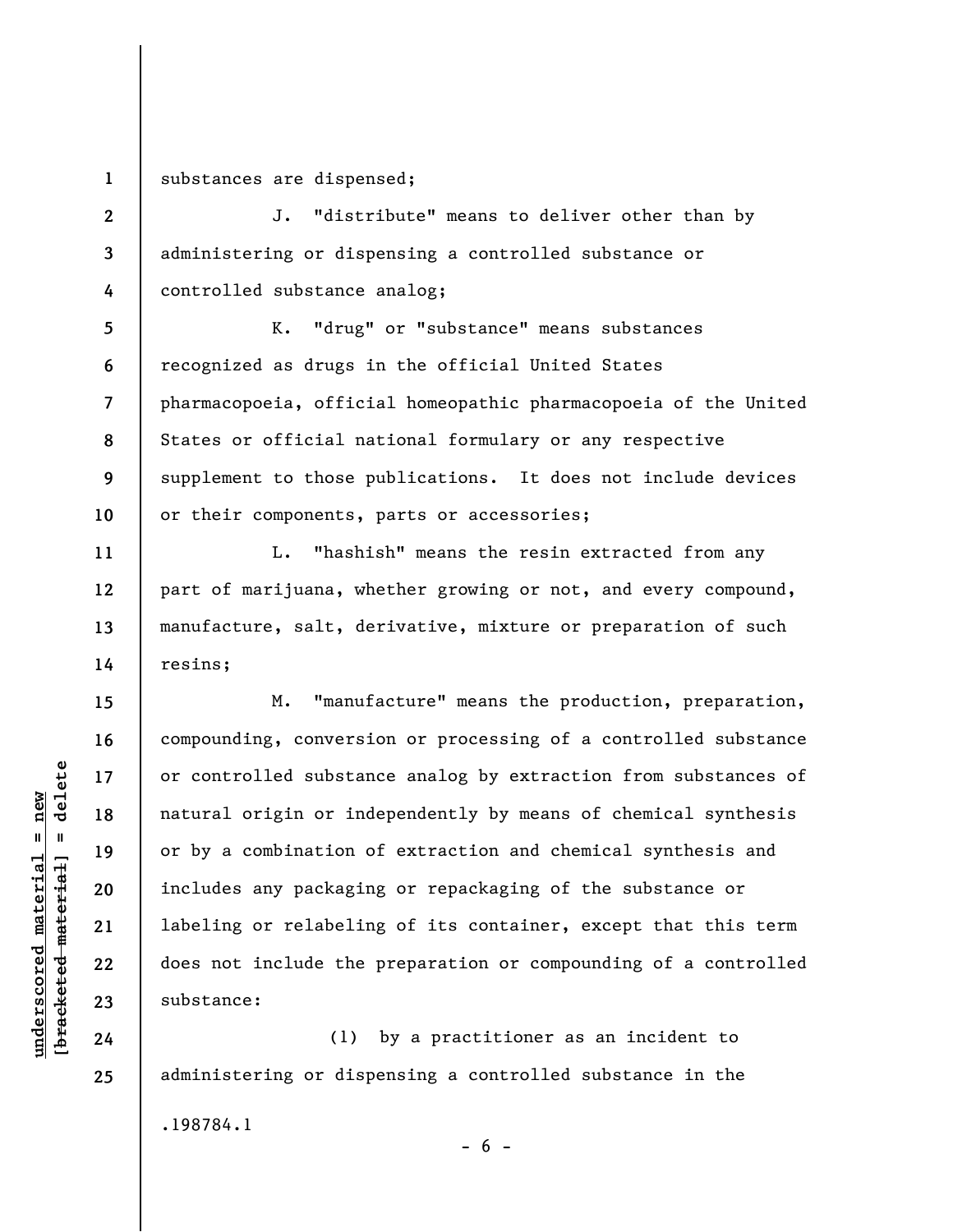**1 2 3 4 5 6 7 8 9 10 11 12 13 14 15 16 17 18 19 20 21 22 23 24 25**  course of the practitioner's professional practice; or (2) by a practitioner, or by the practitioner's agent under the practitioner's supervision, for the purpose of or as an incident to research, teaching or chemical analysis and not for sale; N. "marijuana" means: (1) all parts of the plant cannabis, including any and all varieties, species and subspecies of the genus Cannabis, whether growing or not, the seeds thereof and every compound, manufacture, salt, derivative, mixture or preparation of the plant or its seeds;  $[He]$  but (2) does not include the mature stalks of the plant, hashish, tetrahydrocannabinols extracted or isolated from marijuana, fiber produced from the stalks, oil or cake made from the seeds of the plant, any other compound, manufacture, salt, derivative, mixture or preparation of the mature stalks, fiber, oil or cake, or the sterilized seed of the plant that is incapable of germination or any variety of the species or subspecies of the genus Cannabis that produces not more than three-tenths of one percent of delta-9 tetrahydrocannabinol per weighted unit of flowering tops and leaves and that has a delta-9-tetrahydrocannabinol concentration of not more than one percent on a dry weight basis; O. "narcotic drug" means any of the following,

.198784.1

**underscored material = new [bracketed material] = delete**

 $\frac{1}{2}$  intereted material = delete  $underscored material = new$ 

- 7 -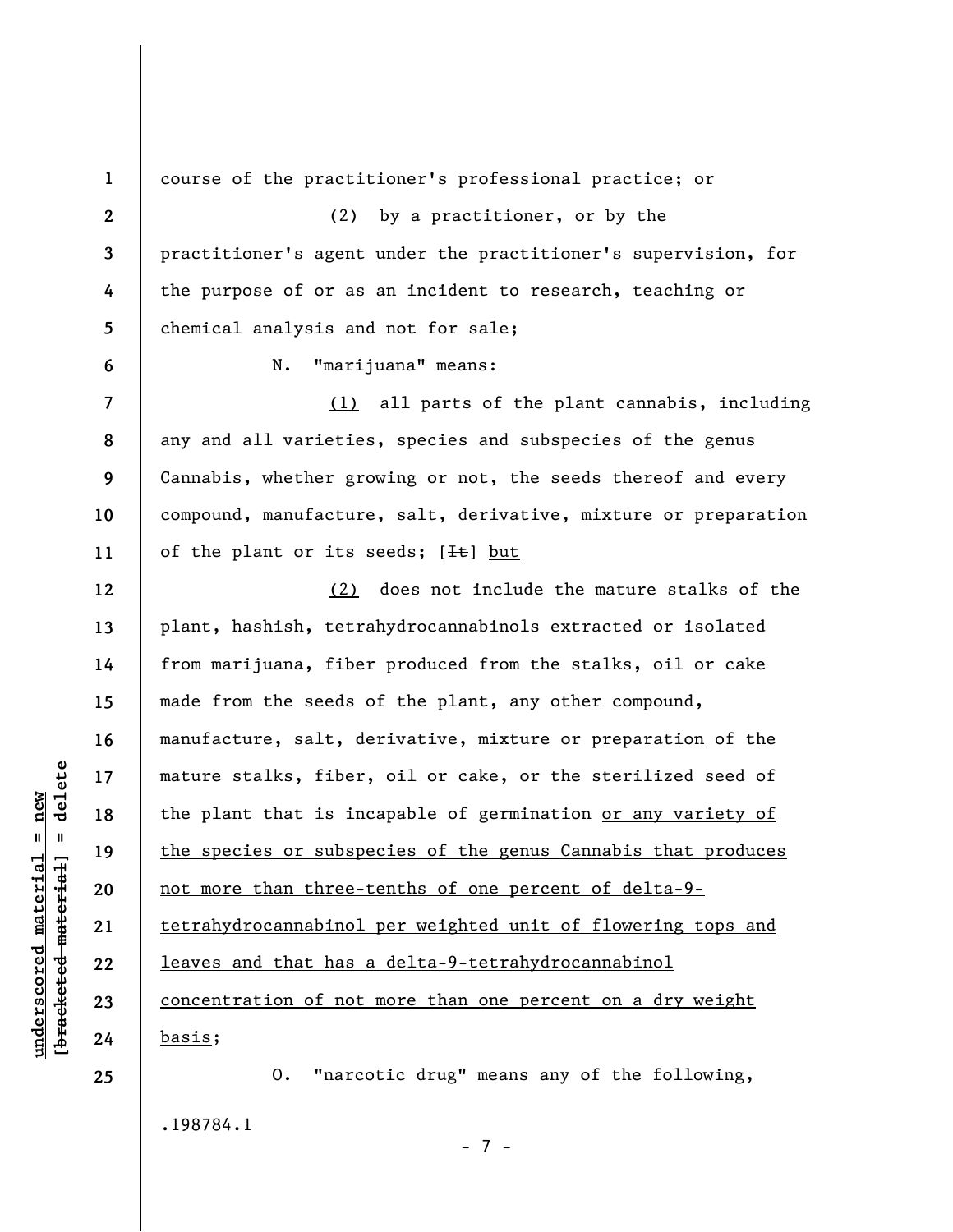**3 4 5 6 7 8 9 10 11 12 13 14 15 16**   $\frac{1}{2}$  intereted material = delete **[bracketed material] = delete 17**   $underscored material = new$ **underscored material = new 18 19 20 21 22 23 24** 

**25** 

.198784.1

**1** 

**2** 

whether produced directly or indirectly by extraction from substances of vegetable origin or independently by means of chemical synthesis or by a combination of extraction and chemical synthesis:

(1) opium and opiate and any salt, compound, derivative or preparation of opium or opiate;

(2) any salt, compound, isomer, derivative or preparation that is a chemical equivalent of any of the substances referred to in Paragraph (1) of this subsection, except the isoquinoline alkaloids of opium;

(3) opium poppy and poppy straw, including all parts of the plant of the species Papaver somniferum L. except its seeds; or

(4) coca leaves and any salt, compound, derivative or preparation of coca leaves, any salt, compound, isomer, derivative or preparation that is a chemical equivalent of any of these substances except decocainized coca leaves or extractions of coca leaves that do not contain cocaine or ecgonine;

P. "opiate" means any substance having an addiction-forming or addiction-sustaining liability similar to morphine or being capable of conversion into a drug having addiction-forming or addiction-sustaining liability. "Opiate" does not include, unless specifically designated as controlled under Section 30-31-5 NMSA 1978, the dextrorotatory isomer of

- 8 -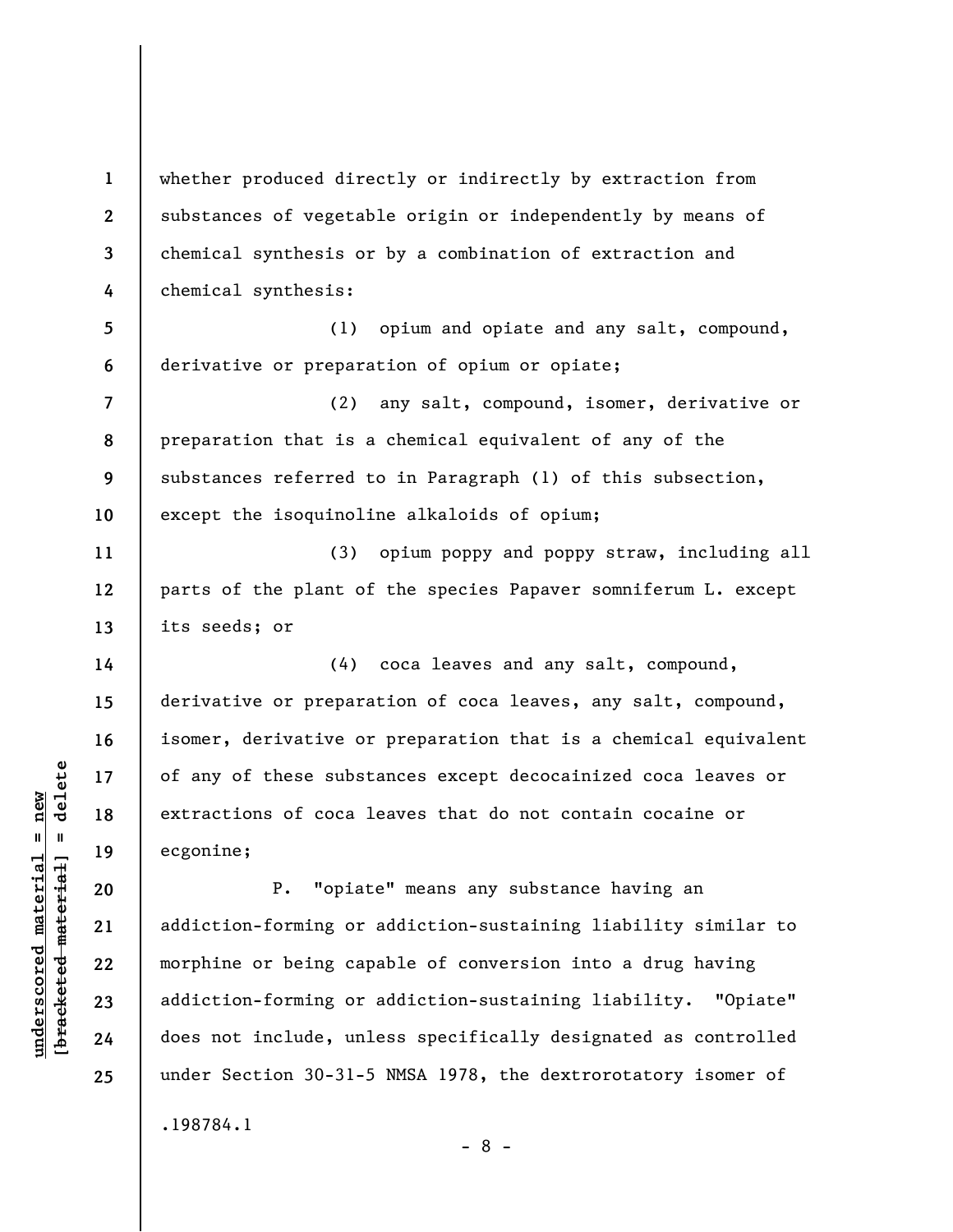3-methoxy-n-methylmorphinan and its salts, dextromethorphan. "Opiate" does include its racemic and levorotatory forms;

Q. "person" means an individual, partnership, corporation, association, institution, political subdivision, government agency or other legal entity;

R. "practitioner" means a physician, certified advanced practice chiropractic physician, doctor of oriental medicine, dentist, physician assistant, certified nurse practitioner, clinical nurse specialist, certified nursemidwife, prescribing psychologist, veterinarian, euthanasia technician, pharmacist, pharmacist clinician or other person licensed or certified to prescribe and administer drugs that are subject to the Controlled Substances Act;

S. "prescription" means an order given individually for the person for whom is prescribed a controlled substance, either directly from a licensed practitioner or the practitioner's agent to the pharmacist, including by means of electronic transmission, or indirectly by means of a written order signed by the prescriber, bearing the name and address of the prescriber, the prescriber's license classification, the name and address of the patient, the name and quantity of the drug prescribed, directions for use and the date of issue and in accordance with the Controlled Substances Act or rules adopted thereto;

T. "scientific investigator" means a person .198784.1

- 9 -

 $\frac{1}{2}$  of  $\frac{1}{2}$  and  $\frac{1}{2}$  and  $\frac{1}{2}$  and  $\frac{1}{2}$  and  $\frac{1}{2}$  and  $\frac{1}{2}$  and  $\frac{1}{2}$  and  $\frac{1}{2}$  and  $\frac{1}{2}$  and  $\frac{1}{2}$  and  $\frac{1}{2}$  and  $\frac{1}{2}$  and  $\frac{1}{2}$  and  $\frac{1}{2}$  and  $\frac{1}{2}$  an **[bracketed material] = delete**  $underscored material = new$ **underscored material = new**

**1** 

**2** 

**3** 

**4** 

**5** 

**6** 

**7** 

**8** 

**9** 

**10** 

**11** 

**12** 

**13** 

**14** 

**15** 

**16** 

**17** 

**18** 

**19** 

**20** 

**21** 

**22** 

**23** 

**24**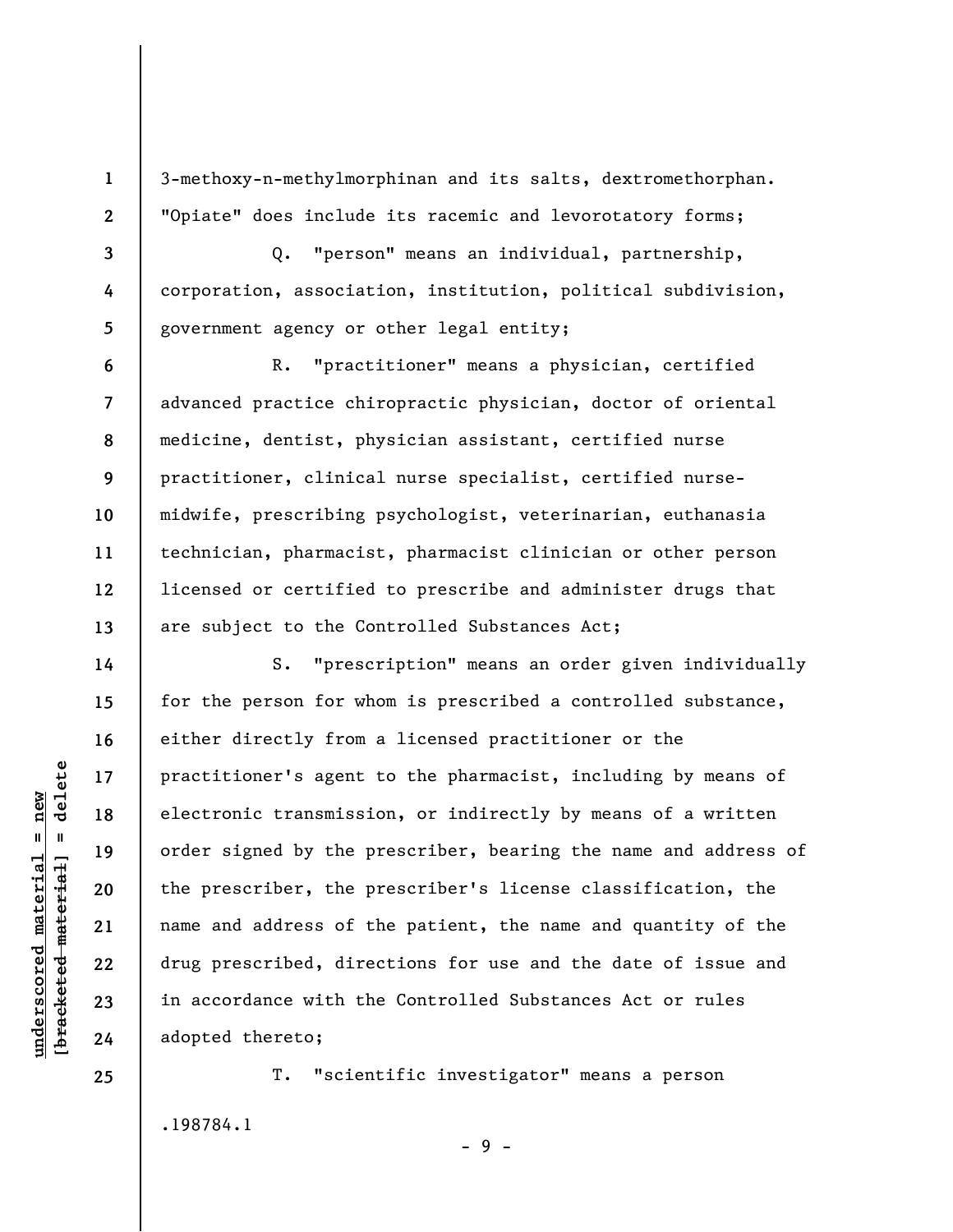registered to conduct research with controlled substances in the course of the person's professional practice or research and includes analytical laboratories;

U. "ultimate user" means a person who lawfully possesses a controlled substance for the person's own use or for the use of a member of the person's household or for administering to an animal under the care, custody and control of the person or by a member of the person's household;

**9 10 11 12 13 14 15 16 17 18**  V. "drug paraphernalia" means all equipment, products and materials of any kind that are used, intended for use or designed for use in planting, propagating, cultivating, growing, harvesting, manufacturing, compounding, converting, producing, processing, preparing, testing, analyzing, packaging, repackaging, storing, containing, concealing, injecting, ingesting, inhaling or otherwise introducing into the human body a controlled substance or controlled substance analog in violation of the Controlled Substances Act. It includes:

(1) kits used, intended for use or designed for use in planting, propagating, cultivating, growing or harvesting any species of plant that is a controlled substance or controlled substance analog or from which a controlled substance can be derived;

(2) kits used, intended for use or designed for use in manufacturing, compounding, converting, producing, .198784.1  $- 10 -$ 

 $\frac{1}{2}$  intereted material = delete **[bracketed material] = delete**  $underscored material = new$ **underscored material = new**

**19** 

**20** 

**21** 

**22** 

**23** 

**24** 

**25** 

**1** 

**2** 

**3** 

**4** 

**5** 

**6** 

**7**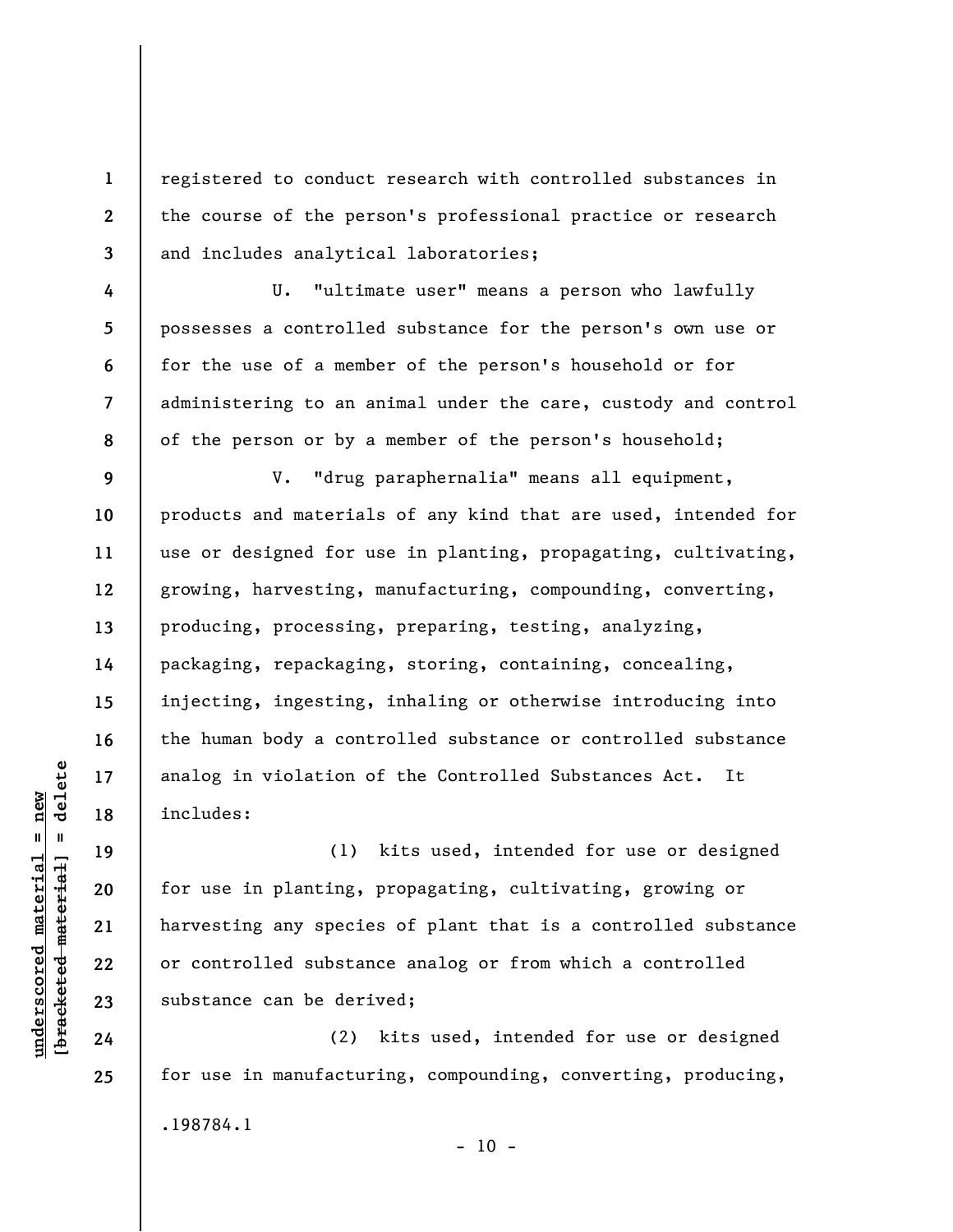**1 2 3 4 5 6 7 8 9 10 11 12 13 14 15 16 17 18 19 20 21 22 23 24 25**  processing or preparing controlled substances or controlled substance analogs; (3) isomerization devices used, intended for use or designed for use in increasing the potency of any species of plant that is a controlled substance; (4) testing equipment used, intended for use or designed for use in identifying or in analyzing the strength, effectiveness or purity of controlled substances or controlled substance analogs; (5) scales or balances used, intended for use or designed for use in weighing or measuring controlled substances or controlled substance analogs; (6) diluents and adulterants, such as quinine hydrochloride, mannitol, mannite dextrose and lactose, used, intended for use or designed for use in cutting controlled substances or controlled substance analogs; (7) separation gins and sifters used, intended for use or designed for use in removing twigs and seeds from, or in otherwise cleaning and refining, marijuana; (8) blenders, bowls, containers, spoons and mixing devices used, intended for use or designed for use in compounding controlled substances or controlled substance analogs; (9) capsules, balloons, envelopes and other containers used, intended for use or designed for use in .198784.1 - 11 -

**underscored material = new [bracketed material] = delete**

 $\frac{1}{2}$  of  $\frac{1}{2}$  and  $\frac{1}{2}$  and  $\frac{1}{2}$  and  $\frac{1}{2}$  and  $\frac{1}{2}$  and  $\frac{1}{2}$  and  $\frac{1}{2}$  and  $\frac{1}{2}$  and  $\frac{1}{2}$  and  $\frac{1}{2}$  and  $\frac{1}{2}$  and  $\frac{1}{2}$  and  $\frac{1}{2}$  and  $\frac{1}{2}$  and  $\frac{1}{2}$  an  $underscored material = new$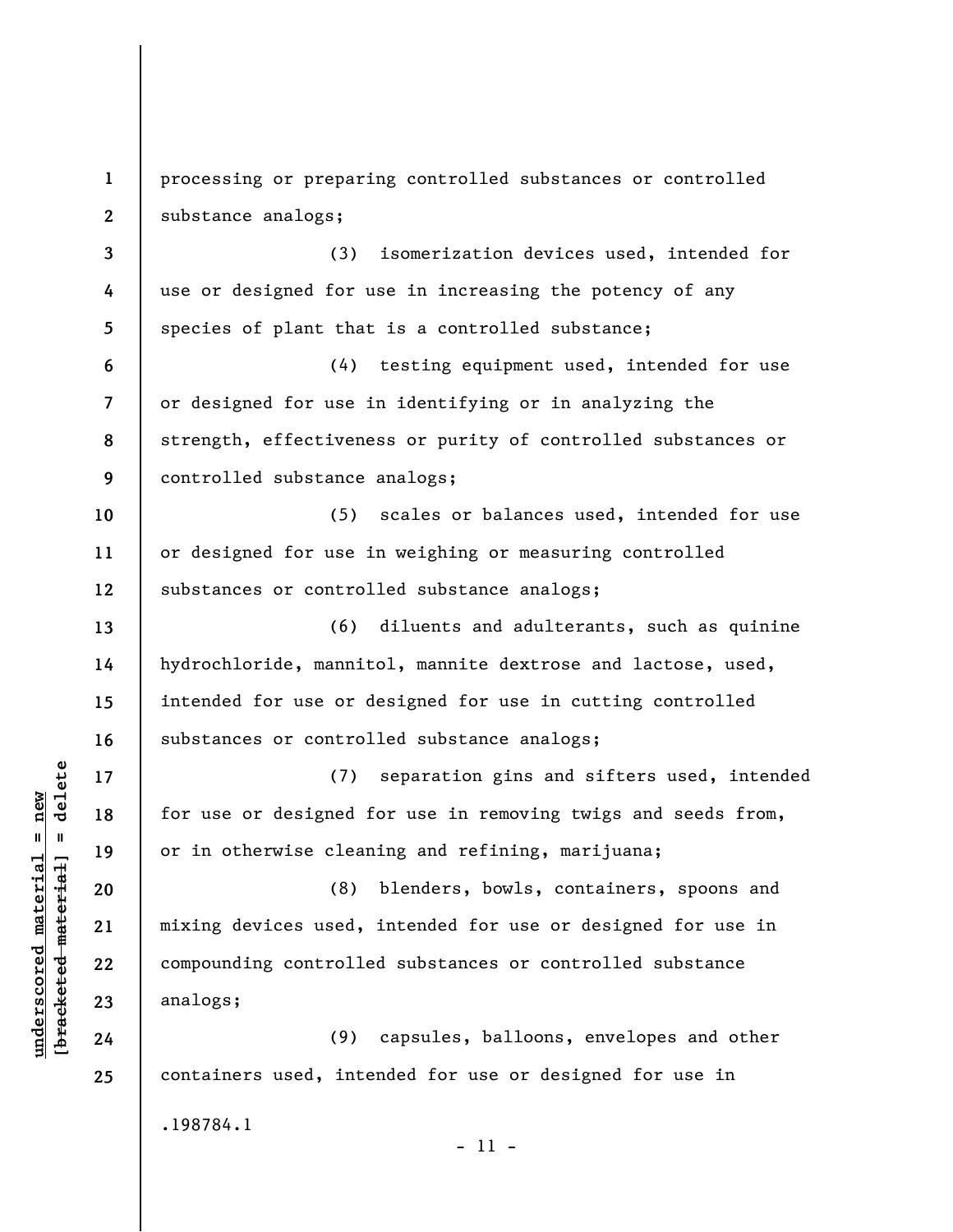| $\mathbf{1}$   | packaging small quantities of controlled substances or          |
|----------------|-----------------------------------------------------------------|
| $\mathbf{2}$   | controlled substance analogs;                                   |
| 3              | (10) containers and other objects used,                         |
| 4              | intended for use or designed for use in storing or concealing   |
| 5              | controlled substances or controlled substance analogs;          |
| 6              | hypodermic syringes, needles and other<br>(11)                  |
| $\overline{7}$ | objects used, intended for use or designed for use in           |
| 8              | parenterally injecting controlled substances or controlled      |
| 9              | substance analogs into the human body;                          |
| 10             | objects used, intended for use or<br>(12)                       |
| 11             | designed for use in ingesting, inhaling or otherwise            |
| 12             | introducing marijuana, cocaine, hashish or hashish oil into the |
| 13             | human body, such as:                                            |
| 14             | (a) metal, wooden, acrylic, glass,                              |
| 15             | stone, plastic or ceramic pipes, with or without screens,       |
| 16             | permanent screens, hashish heads or punctured metal bowls;      |
| 17             | (b)<br>water pipes;                                             |
| 18             | carburetion tubes and devices;<br>(c)                           |
| 19             | (d)<br>smoking and carburetion masks;                           |
| 20             | roach clips, meaning objects used to<br>(e)                     |
| 21             | hold burning material, such as a marijuana cigarette, that has  |
| 22             | become too small to hold in the hand;                           |
| 23             | (f)<br>miniature cocaine spoons and cocaine                     |
| 24             | vials;                                                          |
| 25             | chamber pipes;<br>(g)                                           |
|                | .198784.1<br>$-12 -$                                            |

**underscored material = new [bracketed material] = delete**

 $[bracketeed-materiat] = delete$  $underscored material = new$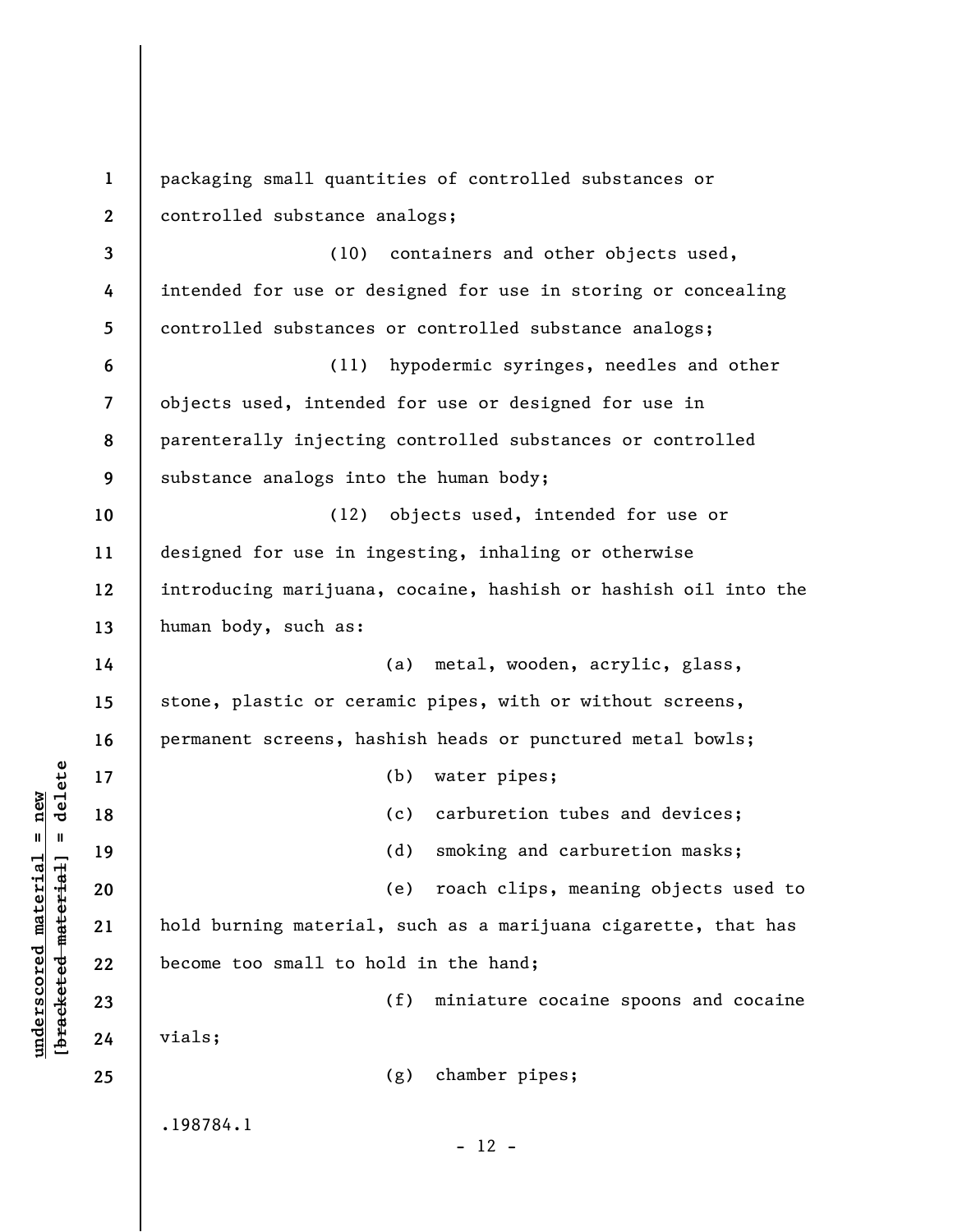| $\mathbf{1}$            | (h)<br>carburetor pipes;                                      |
|-------------------------|---------------------------------------------------------------|
| $\mathbf{2}$            | electric pipes;<br>(i)                                        |
| 3                       | air-driven pipes;<br>(j)                                      |
| 4                       | chilams;<br>(k)                                               |
| 5                       | bongs; or<br>(1)                                              |
| 6                       | (m) ice pipes or chillers; and                                |
| $\overline{\mathbf{z}}$ | in determining whether an object is drug<br>(13)              |
| 8                       | paraphernalia, a court or other authority should consider, in |
| 9                       | addition to all other logically relevant factors, the         |
| 10                      | following:                                                    |
| 11                      | (a) statements by the owner or by anyone                      |
| 12                      | in control of the object concerning its use;                  |
| 13                      | (b) the proximity of the object, in time                      |
| 14                      | and space, to a direct violation of the Controlled Substances |
| 15                      | Act or any other law relating to controlled substances or     |
| 16                      | controlled substance analogs;                                 |
| 17                      | (c) the proximity of the object to                            |
| 18                      | controlled substances or controlled substance analogs;        |
| 19                      | (d) the existence of any residue of a                         |
| 20                      | controlled substance or controlled substance analog on the    |
| 21                      | object;                                                       |
| 22                      | instructions, written or oral,<br>(e)                         |
| 23                      | provided with the object concerning its use;                  |
| 24                      | (f)<br>descriptive materials accompanying                     |
| 25                      | the object that explain or depict its use;                    |
|                         | .198784.1<br>$13 -$                                           |

 $[**bracket eted metert et**] = **del et e**$ **[bracketed material] = delete**  $underscored material = new$ **underscored material = new**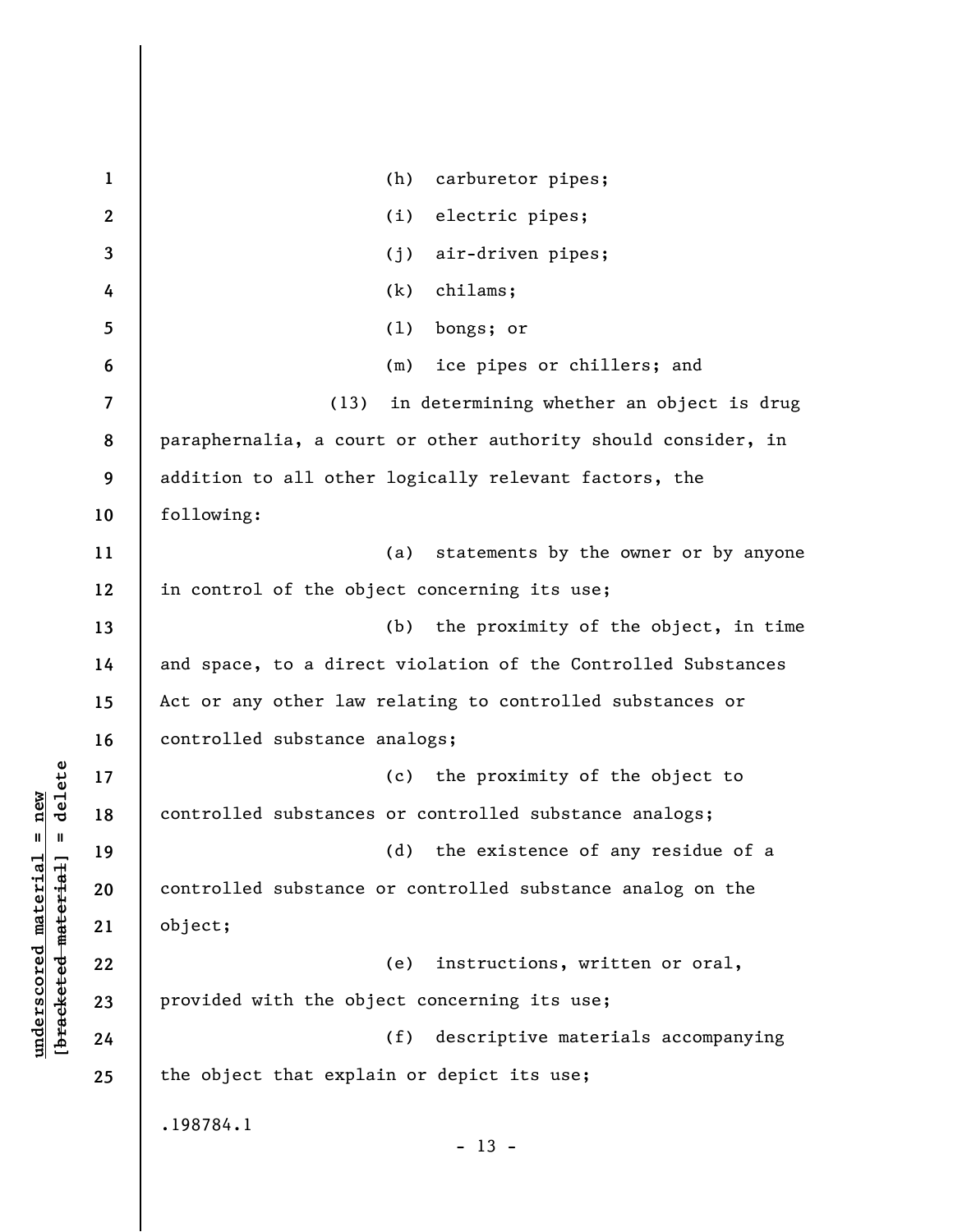| $\mathbf{1}$            | (g) the manner in which the object is                           |
|-------------------------|-----------------------------------------------------------------|
| $\mathbf{2}$            | displayed for sale; and                                         |
| 3                       | (h)<br>expert testimony concerning its use;                     |
| 4                       | "controlled substance analog" means a substance<br>W.           |
| 5                       | other than a controlled substance that has a chemical structure |
| 6                       | substantially similar to that of a controlled substance in      |
| $\overline{\mathbf{7}}$ | Schedule I, II, III, IV or V or that was specifically designed  |
| 8                       | to produce effects substantially similar to that of controlled  |
| 9                       | substances in Schedule I, II, III, IV or V. Examples of         |
| 10                      | chemical classes in which controlled substance analogs are      |
| 11                      | found include the following:                                    |
| 12                      | phenethylamines;<br>(1)                                         |
| 13                      | (2)<br>N-substituted piperidines;                               |
| 14                      | (3)<br>morphinans;                                              |
| 15                      | (4)<br>ecgonines;                                               |
| 16                      | quinazolinones;<br>(5)                                          |
| 17                      | substituted indoles; and<br>(6)                                 |
| 18                      | arylcycloalkylamines.<br>(7)                                    |
| 19                      | Specifically excluded from the definition of "controlled        |
| 20                      | substance analog" are those substances that are generally       |
| 21                      | recognized as safe and effective within the meaning of the      |
| 22                      | Federal Food, Drug and Cosmetic Act or have been manufactured,  |
| 23                      | distributed or possessed in conformance with the provisions of  |
| 24                      | an approved new drug application or an exemption for            |
| 25                      | investigational use within the meaning of Section 505 of the    |
|                         | .198784.1<br>$-14 -$                                            |

**underscored material = new [bracketed material] = delete**

 $[bracketeed-materiat] = delete$  $underscored material = new$